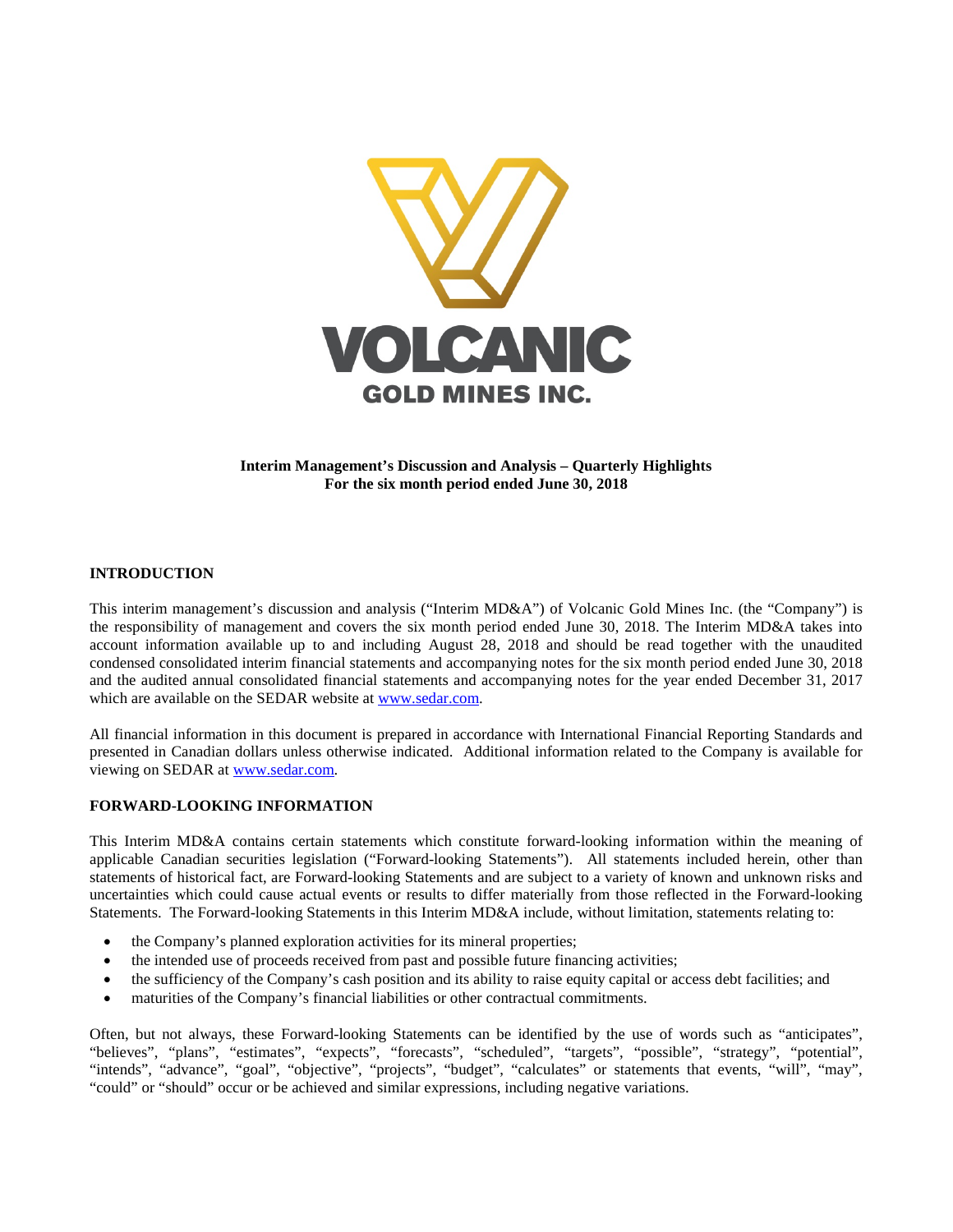Forward-looking Statements involve known and unknown risks, uncertainties and other factors which may cause the actual results, performance or achievements of the Company to be materially different from any results, performance or achievements expressed or implied by the Forward-looking Statements. Such uncertainties and factors include, among others:

- risks associated with mineral exploration and project development;
- fluctuations in commodity prices;
- fluctuations in foreign exchange rates and interest rates;
- credit and liquidity risks;
- changes in national and local government legislation, taxation, controls, regulations and political or economic developments in countries in which the Company does or may carry on business;
- reliance on key personnel;
- property title matters;
- local community relationships;
- risks associated with potential legal claims generally or with respect to environmental matters;
- adequacy of insurance coverage;
- dilution from further equity financing;
- competition; and
- uncertainties relating to general economic conditions;

as well as those factors referred to in the "Risks and Uncertainties" section in this Interim MD&A.

Forward-looking Statements contained in this Interim MD&A are based on the assumptions, beliefs, expectations and opinions of management, including but not limited to:

- all required third party contractual, regulatory and governmental approvals will be obtained for the exploration and development of the Company's properties;
- there being no significant disruptions affecting operations, whether relating to labor, supply, power, damage to equipment or other matter;
- permitting, exploration and development activities proceeding on a basis consistent with the Company's current expectations;
- expected trends and specific assumptions regarding commodity prices and currency exchange rates;
- prices for and availability of fuel, electricity, equipment and other key supplies remaining consistent with current levels; and
- the accuracy of the Company's current mineral resource estimates.

These Forward-looking Statements are made as of the date hereof and the Company disclaims any obligation to update any Forward-looking Statements, whether as a result of new information, future events or results or otherwise, except as required by law. There can be no assurance that Forward-looking Statements will prove to be accurate, as actual results and future events could differ materially from those anticipated in such statements. Accordingly, investors should not place undue reliance on Forward-looking Statements.

# **DESCRIPTION OF BUSINESS**

The Company's business is the acquisition and exploration of mineral properties, focused on consolidating a land package in under-explored countries of West Africa. To date, the Company has acquired an interest in the Mandiana Project in Guinea, and has signed an option agreement on the La Debo and Soubré gold properties located in the Ivory Coast.

## **EXPLORATION REVIEW**

## *La Debo and Soubré Properties, Ivory Coast*

In March 2018, the Company entered into a binding Memorandum of Understanding (the "Agreement") to acquire up to 100% of JOFEMA Mineral Resources SARL ("JOFEMA"), a private company registered in the Ivory Coast. The assets of JOFEMA under option consist of near-adjacent exploration permits and exploration permit renewals known as La Debo and Soubré (the "Properties"), which together cover an area in excess of 600 square kilometres, and fall on a major mineralizing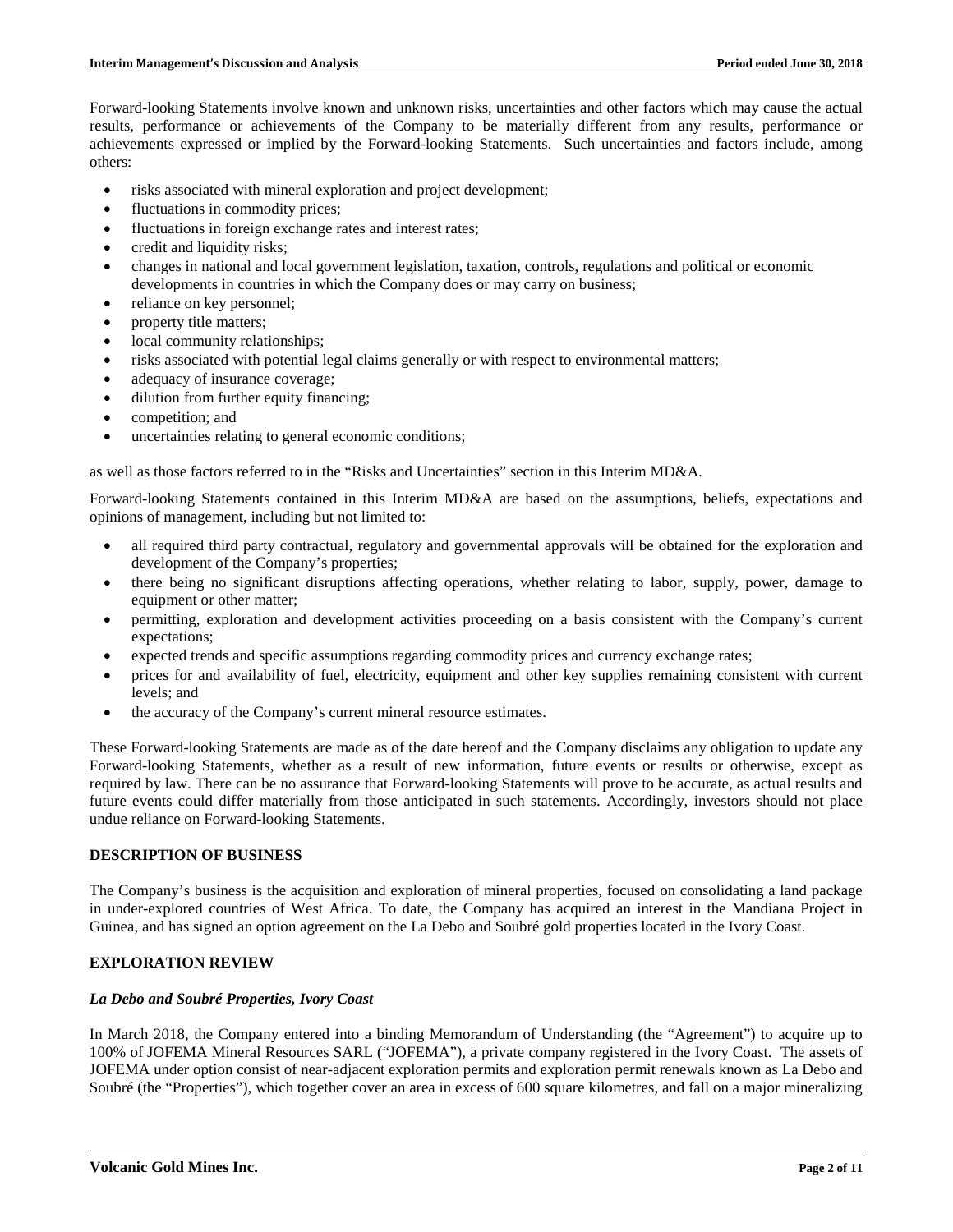shear zone within one of West Africa's fastest developing gold provinces. JOFEMA holds a direct 100% interest in the Properties.

JOFEMA has completed over 18,000 metres of reverse-circulation and diamond drilling at La Debo, as well as nearly 40,000 metres of RAB, air-core and auger drilling at the property. In 2016 an Inferred Mineral Resource<sup>1</sup> of 9.5 million tonnes at a grade of 1.3 g/t for 396,000 ounces of gold was defined in two small isolated bodies. This Resource has not been verified by the Company and is therefore historic in nature. Over 7,500 surface geochemical samples were collected at La Debo, and on the basis of these data, in combination with limited RAB drilling results, a number of large, consistent targets are observable along strike from the historic Resource, and remain largely untested.

Of particular interest are extensive and continuous soil geochemical anomalies occurring within recognizable and persistent structural zones in proximity to igneous intrusions at La Debo, and Soubré. Importantly, such a combination of circumstances gives rise to gold mineralization of economic proportion elsewhere within the Birimian rocks of the Ivory Coast, a notable example being the nearby Bonikro Mine (Indicated Mineral Resource of 1.3 million ounces at 1.4 g/t Au and Inferred Mineral Resource of 0.77 million ounces at 0.92  $g/t$  Au in 2010<sup>2</sup>). The anomalies at La Debo and La Debo South cover a continuous area of approximately 10 square kilometres, and have been subject of minimal drill testing, which leave important mineralized structures open laterally and at depth. At La Debo, for example, four consecutive shallow RAB holes at 20 metre intervals within the soil anomaly end in  $>1$  g/t Au assays; however, to date no follow-up of this target has occurred, and elsewhere follow-up is minimal. Further extensive gold in soil anomalism is observed at Soubré, where it is similarly juxtaposed to geological structures. Each of these targets provides the Company with the opportunity to potentially grow its resource<sup>1</sup> base using existing data and low-cost conventional exploration drilling techniques.

The Properties are located in southwestern Ivory Coast, approximately 140 kilometres southwest of the capital, Yamoussoukro, and are accessible via all-weather roads. A power line crosses La Debo in the vicinity of the historic Resource. In 2016 the Fraser Institute ranked the Ivory Coast first in Africa for Investment Attractiveness [\(https://www.fraserinstitute.org/sites/default/files/survey-of-mining-companies-2016.pdf\)](https://www.fraserinstitute.org/sites/default/files/survey-of-mining-companies-2016.pdf).

- *1 The reader is advised that these results are historic in nature and are yet to be verified by the Company.*
- *2 [http://www.newcrest.com.au/media/resource\\_reserves/2011/Bonikro\\_Mineral\\_Resource\\_Competent\\_Persons\\_Statement\\_250111.pdf](http://www.newcrest.com.au/media/resource_reserves/2011/Bonikro_Mineral_Resource_Competent_Persons_Statement_250111.pdf)*

## The Agreement

Subject to the Company completing satisfactory due diligence and to stock exchange approval, the Company will have the exclusive right to acquire up to 100% of the issued shares of JOFEMA, by incurring exploration expenditures ("Expenditures") on the Properties over a period of three years totaling US\$5,000,000, and making cash and share payments to JOFEMA. Within 90 days of the fulfilment of the Expenditures, Company shall have the right to either:

(a) acquire an initial 65% interest in JOFEMA by paying US\$2,000,000 in cash and US\$2,000,000 in shares of the Company to JOFEMA, and thereafter, continuing to fund further exploration of the Properties. The other shareholders (the "Minority Shareholders") of JOFEMA may elect to co-fund such exploration pro rata to their own shareholding. Where the Minority Shareholders do not co-fund further exploration, then the Company may dilute them to 10% by incurring an additional US\$3,750,000 in Expenditures.

If the Minority Shareholders are diluted to a holding of less than 10% of the total issued share capital of JOFEMA, then the Company may, at any time thereafter, purchase the remaining equity of the Minority Shareholders for US\$2,000,000 in cash and US\$2,000,000 in shares of the Company, or the Company must, at the Minority Shareholders' election at any time after a period of 6 months from when their shareholding has been diluted, purchase the remaining JOFEMA equity for US\$2,000,000 in cash and US\$2,000,000 in shares of the Company.

or:

(b) acquire a 100% interest in JOFEMA by paying JOFEMA US\$4,000,000 in cash, and US\$4,000,000 in shares of the Company.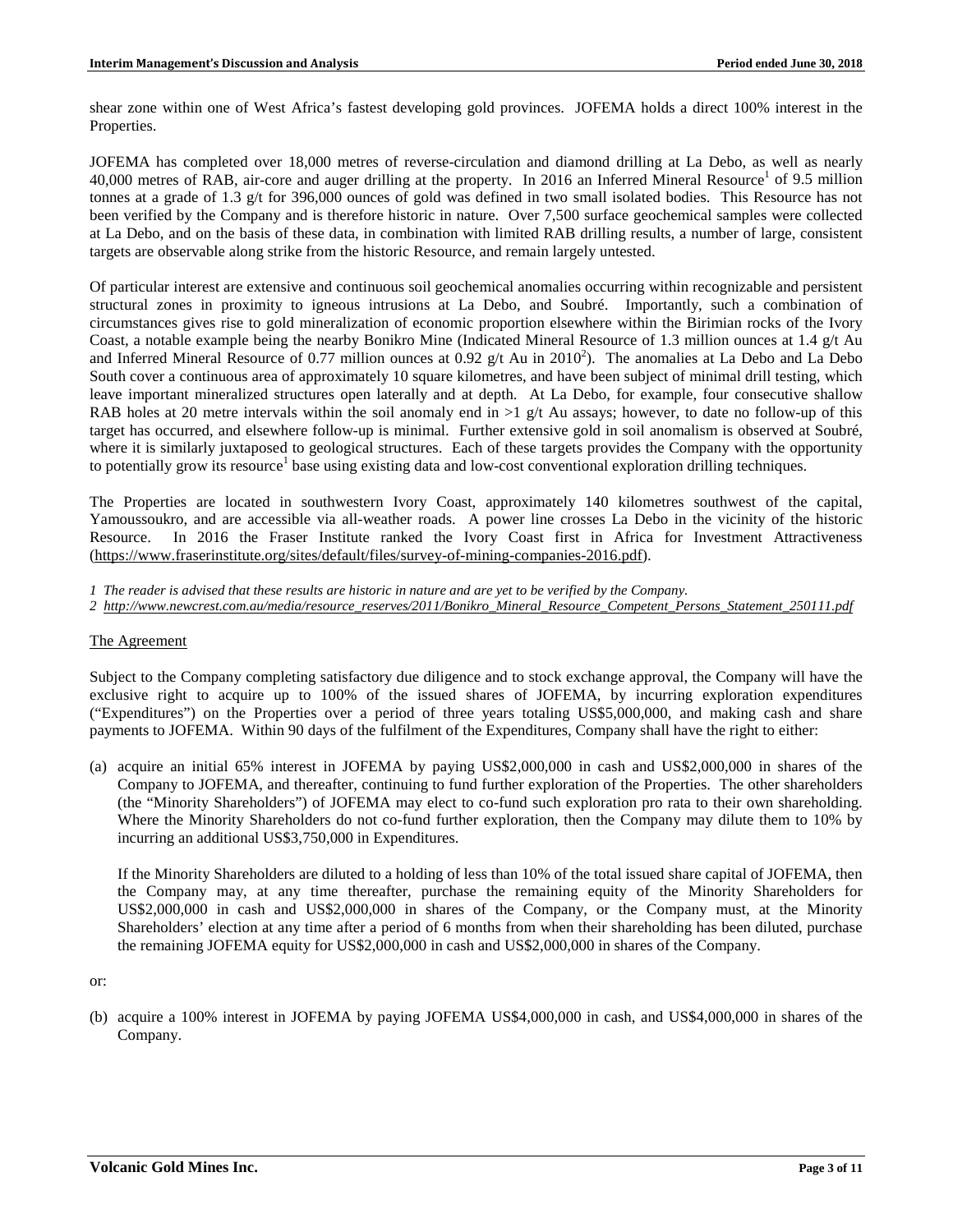### *Mandiana Project, Guinea*

In January 2017, the Company completed the acquisition of a 75% interest in the Mandiana Project, a gold property located in the Republic of Guinea, from Sovereign Mines of Africa PLC ("SMA").

The Mandiana Project consists of two contiguous exploration permits which cover an area of approximately 304 square kilometres situated approximately 80 kilometres southeast of AngloGold Ashanti's Siguiri gold mine in eastern Guinea. The Mandiana Project permits occupy a broadly north-south trending belt of gold occurrences shown on the published 1:1,000,000 map of gold deposits and lie within an area known as the Siguiri Basin. Intense artisanal gold mining is conducted throughout the area of the claims and supports the local economy.

The northern of the two claim blocks is the only area that has seen recorded modern exploration activity. Between 2010 and 2013, SMA drilled 119 reverse-circulation and diamond core holes for a total of over 16,000 metres of drilling, targeting under the areas of the artisanal mining activity. A Mineral Resource Statement for the Mandiana Project was issued by SMA in January 2014, prepared to JORC Code standards by SRK Consulting (UK) Ltd. The Company retained the services of SRK Consulting (Canada) Ltd. ("SRK") to update SMA's technical report to NI 43-101 standards and re issued a new Mineral Resource statement for Mandiana.

The Mandiana Project contains an Inferred Mineral Resource of 612,000 oz of contained gold (16.1 Mt at 1.18 g/t Au) for the four deposits drilled by SMA, including 510,000 oz of contained gold (13.3 Mt at 1.20  $g/t$  Au) in the Yagbelen deposit. The Inferred Mineral Resource is given in the following table:

| Category        | <b>Deposit</b> | <b>Quantity</b> | Gold<br>Grade | <b>Contained</b><br>Gold |
|-----------------|----------------|-----------------|---------------|--------------------------|
|                 |                | Mt              | g/t           | 0Z                       |
| <b>Inferred</b> | Yagbelen       | 13.3            | 1.20          | 510,000                  |
|                 | Foulouni       | 0.7             | 1.13          | 25,000                   |
|                 | Woyondjan      | 1.9             | 0.99          | 61,000                   |
|                 | Damantere      | 0.2             | 2.21          | 16,000                   |
| Inferred        | Total          | 16.1            | 1.18          | 612,000                  |

*Note: Mineral resources are reported in relation to a conceptual pit shell. Mineral resources are not mineral reserves and have not demonstrated economic viability. All figures are rounded to reflect the relative accuracy of the estimate. Open pit mineral resources are reported at a cut-off grade of 0.3 g/t gold.* 

## Exploration Update

In April 2017, the Company initiated a drilling program at Mandiana, and to mid-July had completed a total of just over 1,500 metres of reverse-circulation ("RC") and diamond drilling, and over 11,000 metres of air core drilling. The program to date results in the expansion of the strike potential of the Yagbelen Resource at Mandiana by approximately 1,000 metres, and its lateral potential by up to 500 metres. The program has also demonstrated the efficacy of air-core drilling as an exploration and target definition technique. Results are reported for the initial holes of this program.

RC and diamond drilling were completed within, and in the immediate surroundings of the Inferred Mineral Resource (the "Resource") at Yagbelen, as previously defined by Sovereign Mines of Africa (as announced on November 8, 2016). Initial RC results of the Company's infill program include: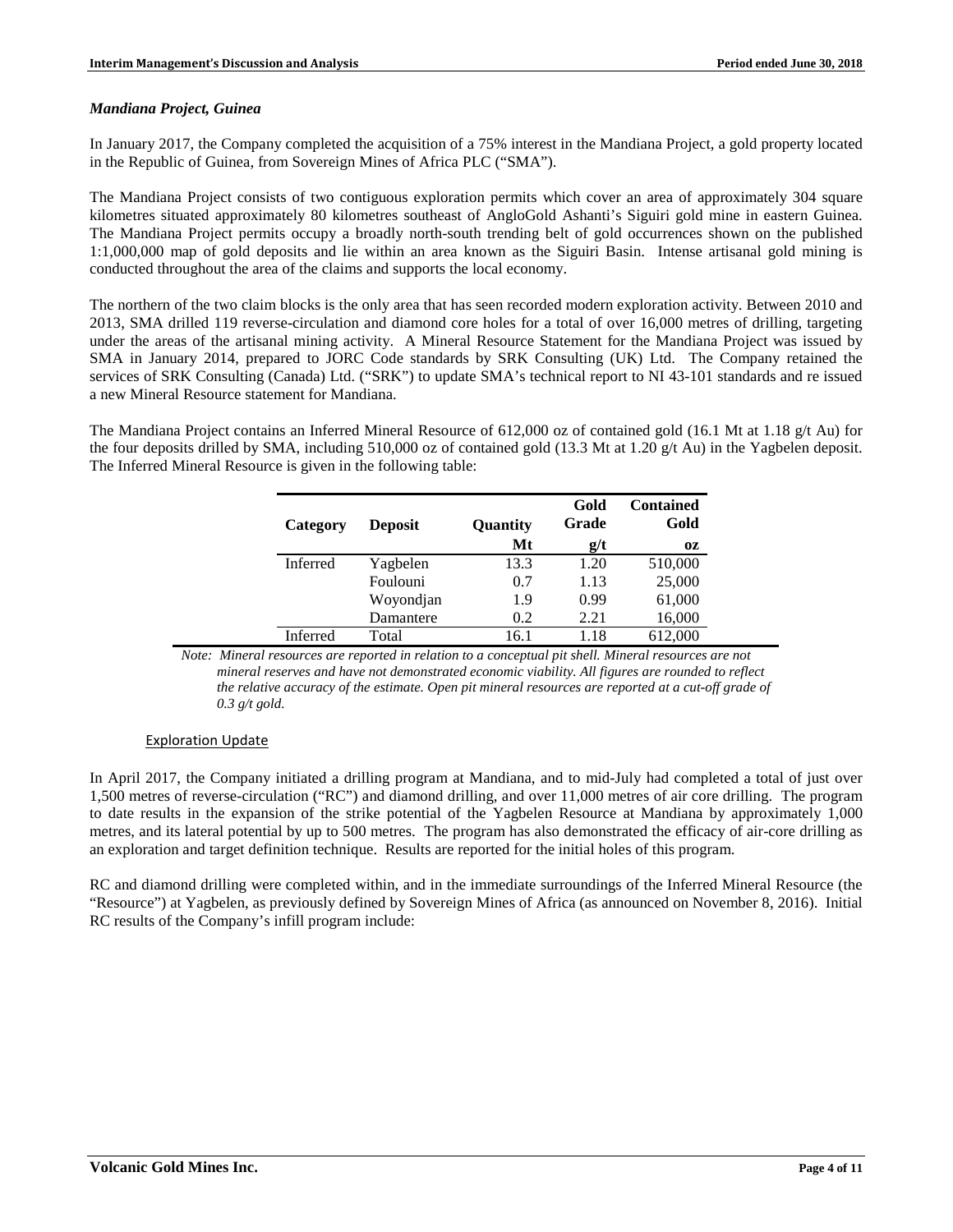| Hole     |       | From<br>(metres) | To<br>(metres) | <b>Interval</b><br>(metres) | Gold Grade (g/t)<br>(uncut) |
|----------|-------|------------------|----------------|-----------------------------|-----------------------------|
|          |       | 76               | 81             | 5                           | 2.68                        |
| 17GRC119 | incl. | 78               | 80             | $\overline{2}$              | 4.61                        |
| 17GRC120 |       | 1                | $\overline{c}$ | 1                           | 50.00                       |
|          |       | 51               | 55             | $\overline{4}$              | 2.40                        |
| 17GRC121 |       | 66               | 69             | 3                           | 7.16                        |
|          | incl. | 67               | 68             | $\mathbf{1}$                | 16.90                       |
|          |       | 78               | 89             | 11                          | 2.08                        |
|          | incl. | 78               | 80             | $\overline{2}$              | 4.51                        |
|          |       | 101              | 124            | 23                          | 2.21                        |
|          | incl. | 103              | 108            | 5                           | 6.11                        |
| 17GRC122 |       | 45               | 48             | 3                           | 1.21                        |
|          |       | 70               | 72             | $\overline{2}$              | 1.55                        |
|          |       | 89               | 157            | 68                          | 2.01                        |
|          | incl. | 91               | 100            | 9                           | 3.76                        |
|          | incl. | 122              | 128            | 6                           | 4.03                        |
|          | incl. | 143              | 149            | 6                           | 4.93                        |
|          |       | 61               | 75             | 14                          | 2.73                        |
| 17GRC123 |       | 79               | 94             | 15                          | 1.21                        |

As well as serving to infill the Resource, the RC and diamond drilling has also allowed the Company to gather extremely valuable information on the geological controls on mineralization. Based on work completed to date, gold mineralization is seen to occur preferentially in a series of bedded sandstone units; these units are repeated in all holes, and their characteristics will serve as a key targeting tool in the Company's planned resource drilling program.

Closed-spaced air-core ("AC") drilling has been successfully deployed in the identification of extensions to the north, east and south of the Resource, showing the mineralized target area surrounding and along strike from the Resource to be over 3 kilometres in length, up to 500 metres in width and consisting of multiple parallel zones. This mineralized area is considerably larger than the surface projection of the Resource thereby indicating the potential to significantly increase this Resource. Note that the maximum downhole depth from collar of AC drilling is 40 metres for the entire Yagbelen program. AC results therefore likely represent the surface expression of underlying mineralization.

Highlights of the AC drilling program are as follows:

| Hole             | <b>From</b><br>(metres) | T <sub>0</sub><br>(metres) | <b>Interval</b><br>(metres) | Gold Grade (g/t)<br>(at a cut-off grade of $0.5$ g/t Au) |
|------------------|-------------------------|----------------------------|-----------------------------|----------------------------------------------------------|
| 17YAC0030        | 24                      | 28                         | 4                           | 2.27                                                     |
| <b>17YAC0076</b> | 8                       | 28                         | 20                          | 6.43                                                     |
| 17YAC0088        | 20                      | 24                         | 4                           | 2.08                                                     |
| 17YAC0095        | 8                       | 20                         | 12                          | 1.67                                                     |
| 17YAC0133        | 36                      | 40                         | 4                           | 10.4                                                     |
| 17YAC0153        | 12                      | 16                         | $\overline{4}$              | 2.25                                                     |
| <b>17YAC0184</b> | $\mathbf{0}$            | 12                         | 12                          | 6.34                                                     |
| 17YAC0205        | 28                      | 32                         | 4                           | 3.14                                                     |
| 17YAC0244        | 32                      | 36                         | 4                           | 1.92                                                     |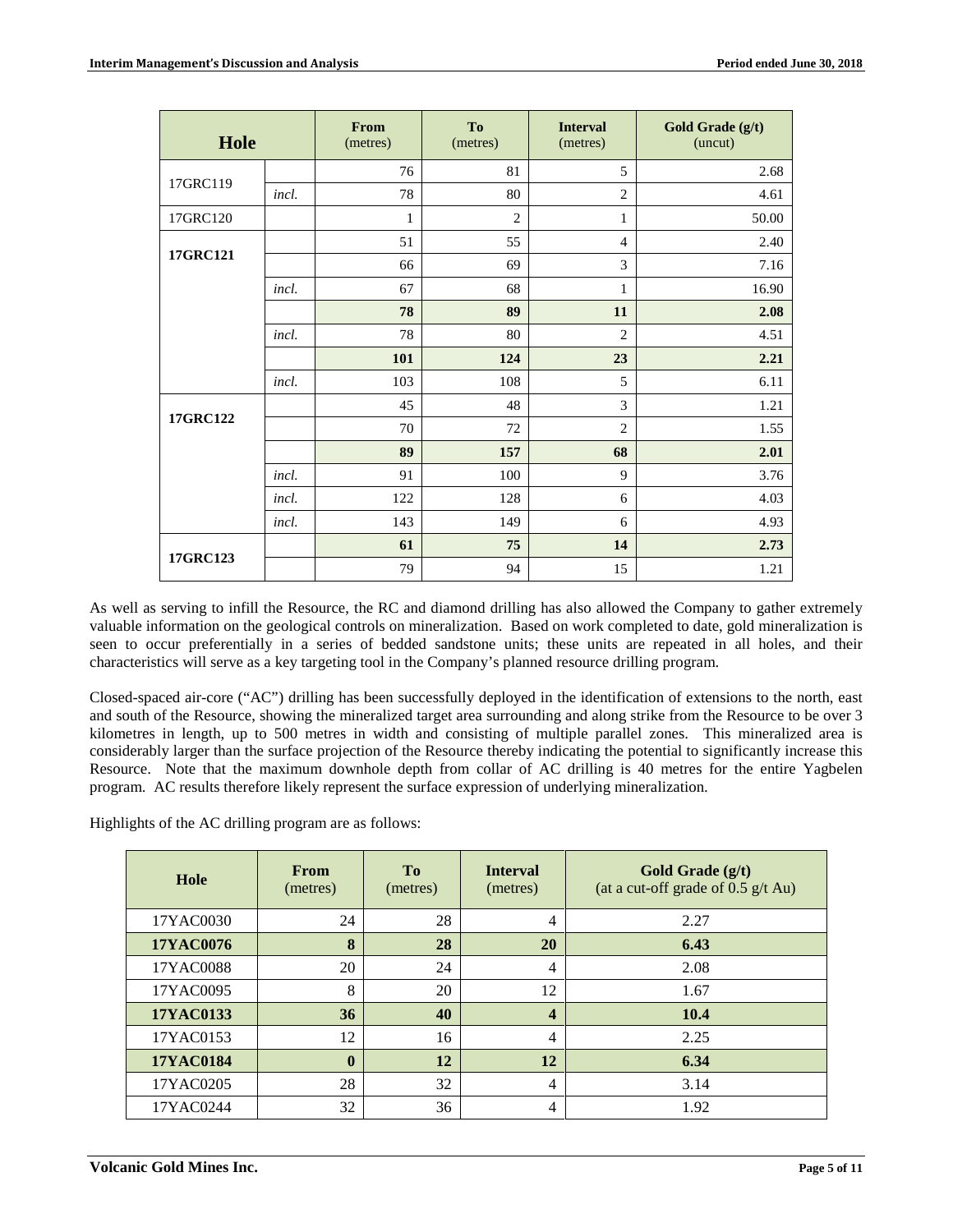The AC drilling was performed in grid-like fashion on a series of "fences" established at 100-200 metre intervals, along which inclined holes were drilled at 40-50 metre spacings. AC drilling allows rapid, low-cost exploration beneath cover with the objective of providing targeting information for further mineralization. It has been used very effectively by the Company in the identification and refinement of resource targets for subsequent RC and diamond drilling. The Company's near- term plan is to conduct such drilling within the target area identified by AC drilling, with the objective of defining an expanded resource.

During June 2017, the Company commenced a mapping and prospecting program at the Mandiana Project. Recent field activities have focused on a linear zone of artisanal workings 6.3 kilometres in length and up to 550 metres in width at Tadibakourou, at which coarse gold has been recovered from numerous shallow pits and shafts.

Mapping has led to the identification of numerous artisanal pits and shafts from which gold is routinely recovered from vein quartz material by means of gravitational concentration. Anecdotally, gold recoveries of up to 2 kg per shaft – some of which extend to depths in excess of 70 metres - are reported. The workings fall in close north-south alignment to one another, and frequently associate with large, readily discernible haloes of white kaolinitic alteration which further facilitate their mapping. Mineralization at Tadibakourou, Yagbelen and Woyandian is now interpreted to relate to a series of substructures within a broader mineralizing structural trend. From workings at each of these deposits, important inference as to the resource potential of Tadibakourou can be made.

The Company intends to test the Tadibakourou deposit by means of air-core drilling in the first quarter of 2018, as the next step for moving the deposit to resource definition. It is envisaged that a similar exploration approach as deployed by the Company as at Yagbelen (see news release July 12, 2017) be adopted in drilling at Tadibakourou.

Of great significance is that artisanal workings at Mandiana are seen to follow the same north-south mineralized trend common in known deposits in the region, including the Siguiri Mine, 80 kilometres to the north. Past drilling beneath approximately 1 kilometre of strike length of such workings at Mandiana led to definition of the Resource, as well as numerous outlying bedrock and saprolitic gold occurrences.

Artisanal workings are typically shallow, sparsely populated, and restricted to examination of laterite and saprolite above the water table. Due to the shallow occurrence of coarse gold in the laterite, artisanal diggers make highly effective and meticulous use of metal detectors in their search for gold. Having identified gold and quartz rubble, diggers then excavate in search of further vein material and gold. Many kilometres of artisanal workings remain to be drill tested.

Quality Assurance and Quality Control. Drill chip sampling at Mandiana followed a standardized protocol to ensure the collection of representative and unbiased quantities of material from each sample. Samples were collected from the Company's Mandiana field operations by SGS Mineral Services of Bamako, Mali, and were transported directly to the assay facilities thereof, at which they were analysed for gold by means of fire assay, in accordance with analytical method FAA505. In this procedure, a 50g sample is fused with a litharge based flux; the resulting prill is then dissolved in aqua regia, from which gold content is then determined by flame AAS at a detection Limit 0.01 ppm. The Company routinely inserted appropriate standards and blanks into its sample stream at Mandiana, and additionally collected regular field duplicate samples.

## Project Update

As announced in June 2018, the Company has recently effected the appointment of its CEO, Jeremy Crozier, as the Administrateur Général of the Company's Guinean operating subsidiary, Guiord SA ("Guiord") . The appointment of Mr. Crozier has resolved the previous operational delays caused by the former Administrateur Général and now permits the Company's management to directly conduct the activities of Guiord and commence the planned drilling program on the Mandiana Project.

The Company holds an indirect 75% interest in the issued capital of Guiord, a company incorporated under the laws of the Republic of Guinea. The remaining 25% of Guiord's issued capital is indirectly held by SOGUIPAMI, the *Société Guinéenne du Patrimoine Minier*, a state entity formed for the promotion of the mining and exploration interests in Guinea. Management of the Company appreciates the positive support of SOGUIPAMI, and the Government and People of Guinea in the conduct of its business.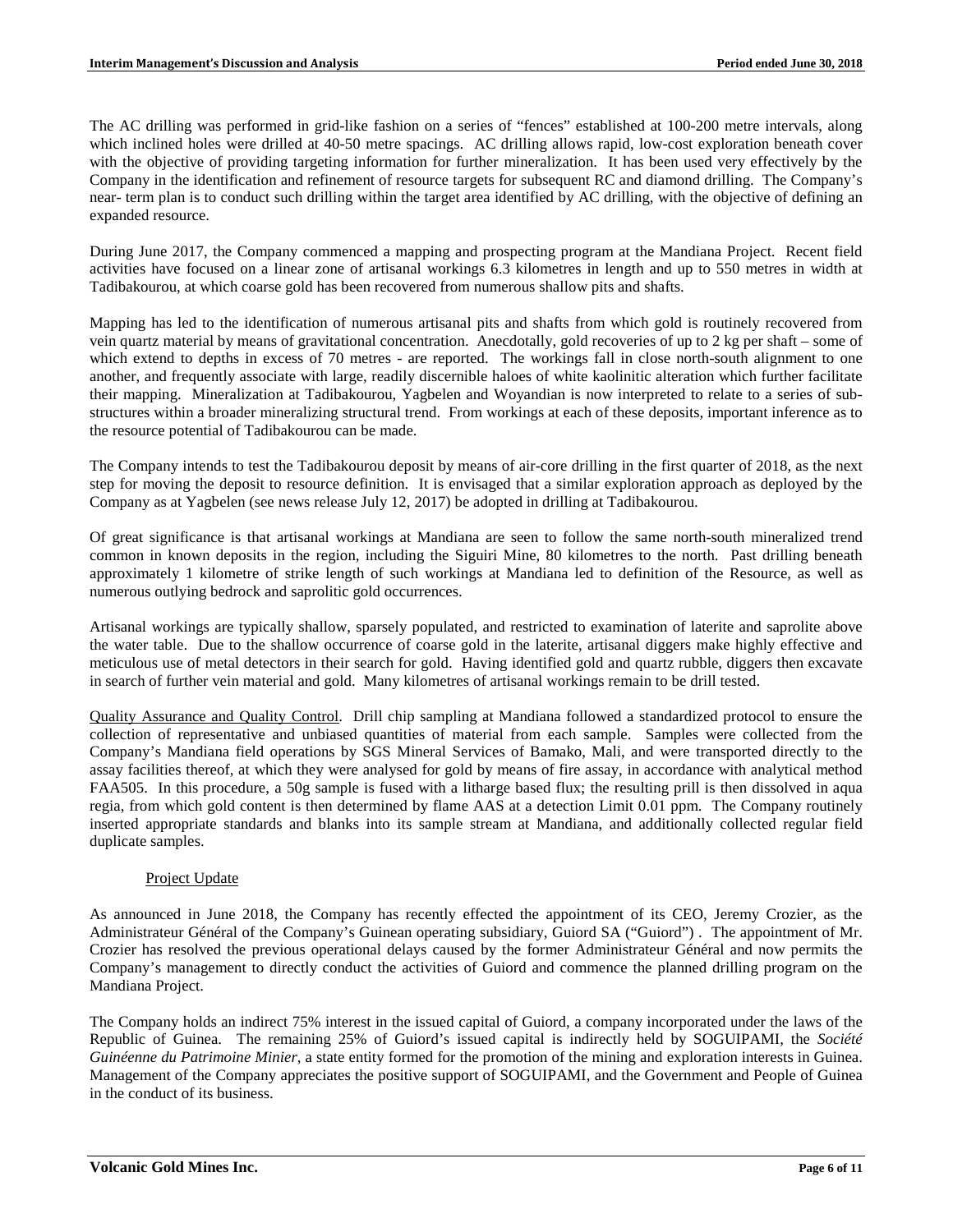All but one of the exploration licences comprising Guiord's landholding at Mandiana are in good standing until October 2018. The licence covering the northern portion of the Mandiana Project, in which the mineral resource occurs, has an expiry date of March 30, 2018. The Company submitted a two-year renewal application in the prescribed manner in advance of the expiry date, but the renewal process with the mining authority remains ongoing. Under Guinea mining law, this licence is not ordinarily permitted to be extended in the form of exploration tenure as the maximum number of renewals have previously been granted, but the mining authority is considering the Company's renewal application and has just completed an audit of the Company's operations and expenditures on this ground. No negative comments have been received as a result of this audit; however, whether the licence renewal will be approved is uncertain at this time.

#### *Seimana Project, Guinea*

In May 2017, the Company entered into a binding and exclusive Memorandum of Understanding to acquire up to a 100% interest in the Seimana Project in Guinea, subject to the execution of a Definitive Agreement, and renewal of the mineral tenures that collectively comprise the Property. Seimana comprises four exploration permits, which together adjoin much of the western boundary of the Company's existing Mandiana Project. Based on the results of the Company's due diligence procedures, the Company decided in July 2018 to terminate the MOU.

*Simon Meadows Smith, consulting geologist to the Company, is a Qualified Person as defined by National Instrument 43- 101 -- Standards of Disclosure for Mineral Projects, and has reviewed and approved the disclosure of technical information contained in this Interim MD&A. Mr. Meadows-Smith holds a BSc degree in geology from Nottingham University, England, and has been involved in mineral exploration since 1988, including 20 years of experience working in West Africa. He is a Fellow in good standing of the Institute of Materials, Minerals & Mining in London.*

#### **RESULT OF OPERATIONS**

All references to 'loss' in the results of operations discussion below refers to the loss attributed to equity shareholders of the Company.

#### *Quarter ended June 30, 2018*

During the quarter ended June 30, 2018 the Company incurred a loss of \$419,552, compared to a loss of \$1,918,690 for the quarter ended June 30, 2017. Significant revenue and expenses for the three month periods ended June 30, 2018 and 2017 are as follows:

|                                                                 | June 30, 2018 |    | June 30, 2017 |
|-----------------------------------------------------------------|---------------|----|---------------|
| <b>Exploration</b> expenditures                                 | \$<br>197.376 | ۰D | 1,575,805     |
| Consulting and management fees                                  | 40,500        |    | 40,500        |
| Investor relations                                              | 45,094        |    | 152,282       |
| Office and administration                                       | 30,674        |    | 31.734        |
| Salaries and benefits                                           | 24,795        |    | 29,037        |
| Share-based payments (relating to value of stock option grants) |               |    | 98,123        |
| Travel                                                          | 23.141        |    | 38,166        |
| Write-off of deferred acquisition costs                         | 43.569        |    |               |

The Company incurred a significantly higher loss for the quarter ended June 30, 2017 due to the amount of exploration expenditures during that period. Exploration costs for the comparative quarter were significantly higher due to activity on the Mandiana, WAMA and Seimana projects in Guinea. Exploration costs for the current quarter included new activity in the Ivory Coast but activity in Guinea was significantly reduced while the Company has been taking steps to restructure its Guinea operations. The write-off of deferred acquisition costs recorded during the current quarter relate to the Seimana Project option agreement which, after performing due diligence procedures, the Company decided to terminate.

Consulting and management fees for both quarters presented included fees paid or accrued to the CEO, the VP, Capital Markets, and a director providing advisory services. Investor relations costs include agreements with third parties for capital market consulting and corporate development. Office and administration costs relate mostly to an administrative cost sharing agreement with Gold Group Management Inc. ("Gold Group"), a private company controlled by a director, which is reimbursed by the Company for certain shared rent and other corporate expenses paid by Gold Group on behalf of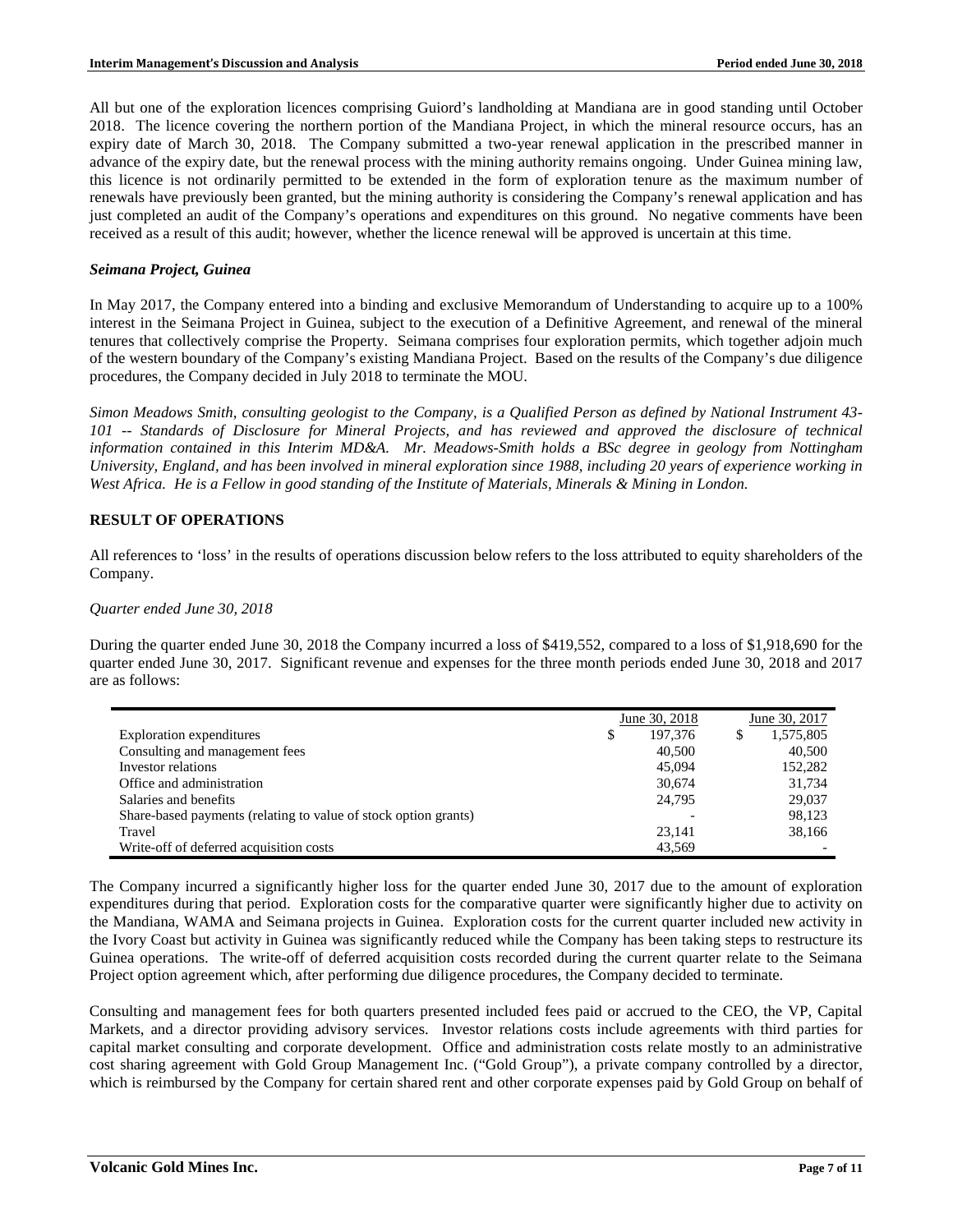the Company. Salaries and benefits costs relate primarily to Gold Group which provides administrative personnel, including the Company's CFO and Corporate Secretary.

### *Six months ended June 30, 2018*

During the six month period ended June 30, 2018 the Company incurred a loss of \$805,969, compared to a loss of \$4,375,429 for the period ended June 30, 2017. Significant revenue and expenses for the six month periods ended June 30, 2018 and 2017 are as follows:

|                                                                 | June 30, 2018 | June 30, 2017   |
|-----------------------------------------------------------------|---------------|-----------------|
| <b>Exploration</b> expenditures                                 | 349,715<br>\$ | \$<br>1,998,300 |
| Consulting and management fees                                  | 81,000        | 107,400         |
| Investor relations                                              | 140.884       | 296.490         |
| Office and administration                                       | 60.499        | 51,850          |
| Professional fees                                               | 9.486         | 28,552          |
| Regulatory and filing fees                                      | 11.511        | 19,802          |
| Salaries and benefits                                           | 51,538        | 44,562          |
| Share-based payments (relating to value of stock option grants) |               | 1,830,353       |
| Travel                                                          | 51,586        | 66,890          |
| Write-off of deferred acquisition costs                         | 43,569        |                 |
| Recovery on write-off of accounts payable                       |               | 49.750          |

The Company incurred a significantly higher loss for the six month period ended June 30, 2017 due to exploration costs of \$1,998,300 incurred during that period compared to \$349,715 for the current period, and a non-cash share-based payments expense of \$1,830,353 that related to the granting of stock options whereas there was no such share-based payments expense for the current period. As in the quarterly comparison, exploration costs for the comparative period were significantly higher due to activity on the Mandiana, WAMA and Seimana projects in Guinea while exploration costs for the current period included new activity in the Ivory Coast but significantly reduced activity in Guinea was while the Guinea operations are being restructured.

As in the quarterly comparison, consulting and management fees consist of fees paid or accrued to the CEO, the VP, Capital Markets, and a director providing advisory services. The comparative period consulting costs also included fees paid to Radius Gold Inc., a company with a common director, for personnel costs prior to the Mandiana acquisition. Investor relations costs, office and administration and salaries and benefits are for the same services described in the quarterly comparison. Professional fees for both the current and comparative periods relate mostly to legal fees associated with corporate and property transaction activity. The recovery on write-off of accounts payable in the comparative period relates to an amount owing to a director of the Company for past services, a portion of which the director agreed to waive.

## **SUMMARY OF QUARTERLY RESULTS**

The Company's quarterly asset balances, working capital balances and operating results over the last eight quarters are summarized as follows:

|                                                                                         | June $18$   | Mar $'18$   | Dec $'17$   | Sept '17    | June $'17$  | Mar $'17$   | Dec $16$  | Sept $16$ |
|-----------------------------------------------------------------------------------------|-------------|-------------|-------------|-------------|-------------|-------------|-----------|-----------|
| Total assets                                                                            | \$3,194,231 | \$3,616,449 | \$3,959,216 | \$4,710,674 | \$6,026,223 | \$7,460,714 | \$479,719 | \$358,175 |
| Mineral properties                                                                      | 2,671,533   | 2,631,387   | 2,605,605   | 2.001.276   | 2,001,276   | 2,001,276   |           |           |
| Working capital<br>Loss and comprehensive loss<br>attributed to equity                  | 220,559     | 637.928     | 1.048.676   | .641,285    | 2,493,624   | 5,050,971   | 168,295   | 178,658   |
| shareholders of the Company<br>Basic and diluted loss per share<br>attributed to equity | 417.682     | 383.746     | 1,288,345   | 857,938     | .800.330    | 2,456,739   | 429.543   | 67,911    |
| shareholders of the Company                                                             | 0.01        | 0.01        | 0.02        | 0.02        | 0.04        | 0.07        | 0.03      | 0.00      |

For the quarters presented, the Company had minimal business activity up to the quarter ended September 30, 2016. With property investigation activities in the latter part of 2016 and the completion of the Mandiana property acquisition in the quarter ended March 31, 2017, the Company became significantly more active, hired a new President of the Company and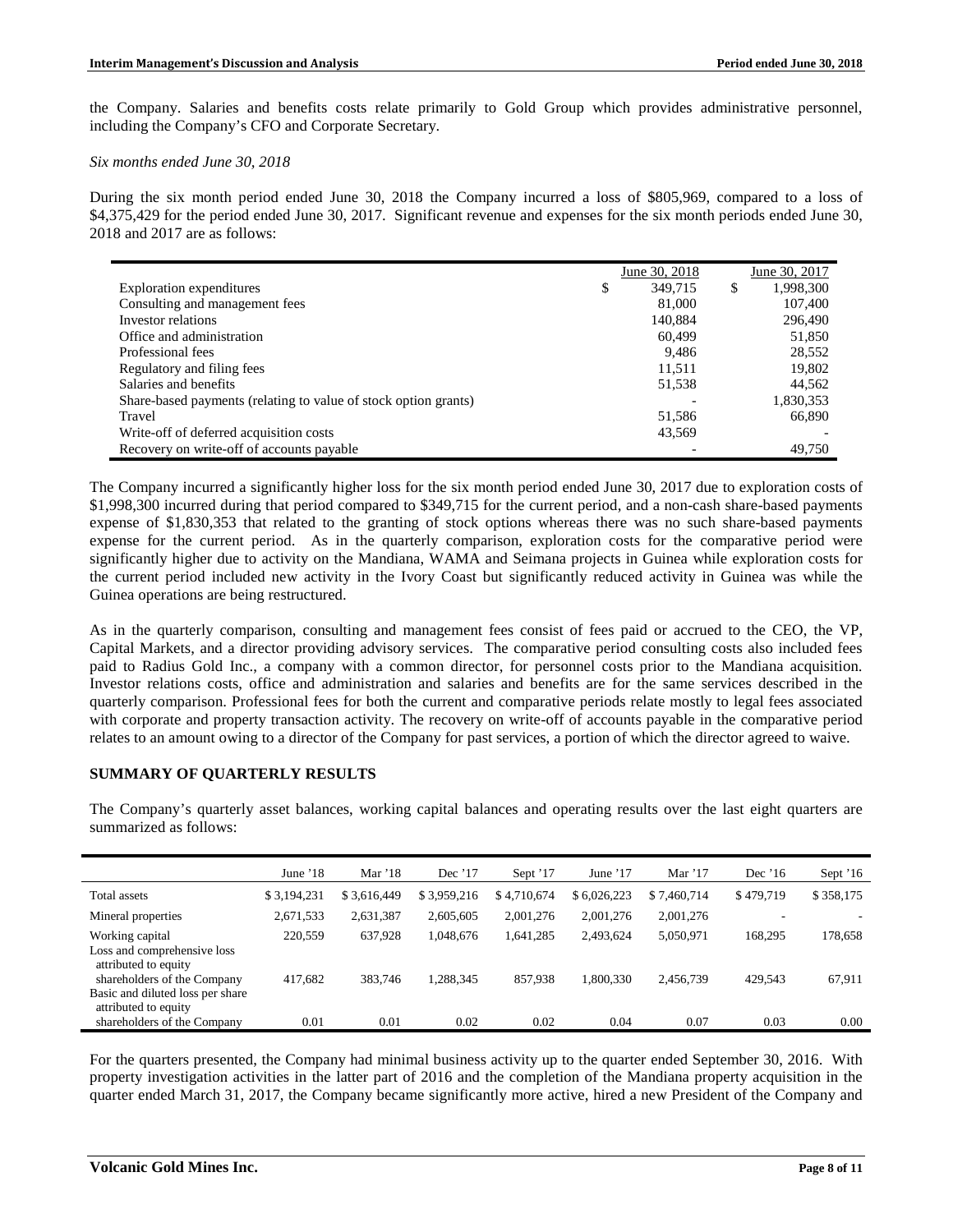engaged several consultants. As a result, there was an increase in operating expenses starting with the quarter ended December 31, 2016 and a larger increase for the following quarters with exploration activity on the Mandiana, WAMA, and Seimana Projects. The loss for the quarters ended June 30, 2017 and March 31, 2017 include a non-cash share-based compensation expense of \$98,123 and \$1,732,230, respectively, whereas there was no such expense for the other quarters presented.

## **LIQUIDITY AND CAPITAL RESOURCES**

As at June 30, 2018, the Company had working capital of \$220,559. The Company has financed its operations to date primarily through the issuance of common shares. The Company's exploration activities do not provide a source of income and therefore the Company has a history of losses and an accumulated deficit.

During the 2017 fiscal year, the Company completed equity financings to raise gross proceeds of \$6.0 million, and received \$420,625 from the exercise of 8,082,500 warrants. The Company does not expect its current capital resources to be sufficient to cover its corporate operating costs and to carry out planned exploration activities over the next twelve months. As such, the Company will seek to raise additional capital and believes it will be able to do so, but recognizes the uncertainty attached thereto.

Net cash used in operating activities during the period ended June 30, 2018 was \$675,726 (2017: \$2,593,596).

Net cash used in investing activities during the period ended June 30, 2018 was \$68,518 (2017: \$949,673).

Net cash provided from financing activities during the period ended June 30, 2018 was \$Nil (2017: \$5,880,352).

The Company's condensed consolidated interim financial statements have been prepared on a going concern basis which assumes that the Company will be able to realize its assets and discharge its liabilities in the normal course of business for the foreseeable future. The Company's continuing operations rely on the ability of the Company to continue to raise capital as and when needed.

## **OUTSTANDING SHARE, OPTIONS, and WARRANTS DATA**

At the date of this Interim MD&A, the Company had outstanding 45,886,538 common shares and the following stock options and warrants:

| No. of options  | <b>Exercise price</b> | <b>Expiry date</b>                               |
|-----------------|-----------------------|--------------------------------------------------|
| 3,850,000       | \$0.60                | March 14, 2027                                   |
| 225,000         | \$0.60                | June 26, 2027                                    |
| 4,075,000       |                       |                                                  |
|                 |                       |                                                  |
| No. of warrants | <b>Exercise price</b> |                                                  |
|                 |                       | <b>Expiry date</b>                               |
| 2,000,000       | \$0.05                |                                                  |
| 12,958,675      | \$0.80                | January 17, 2019 <sup>(1)</sup><br>March 8, 2022 |

 $(1)$  In 2016, the Company extended the expiry date from January 17, 2017 to January 17, 2019

## **TRANSACTIONS WITH RELATED PARTIES**

See Note 10 of the condensed consolidated interim financial statements for the six months ended June 30, 2018 for details of other related party transactions which occurred in the normal course of business.

## **ACCOUNTING POLICIES AND BASIS OF PRESENTATION**

The Company's significant accounting policies and future changes in accounting policies are presented in the audited consolidated financial statements for the year ended December 31, 2017. The following outlines the new accounting standard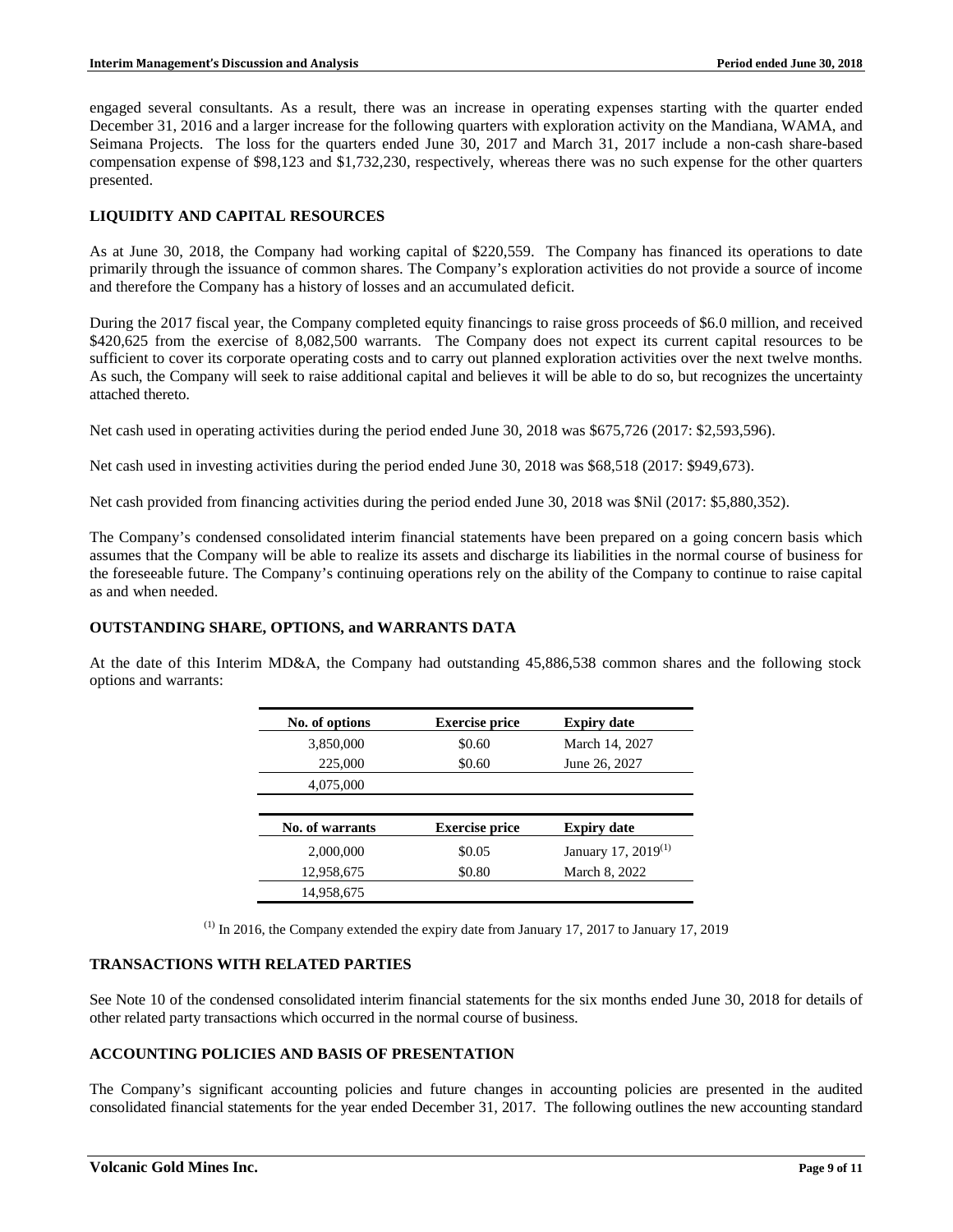adopted by the Company effective January 1, 2018:

### *IFRS 9 Financial Instruments*

The Company adopted IFRS 9 – Financial Instruments ("IFRS 9") which replaced IAS 39 – Financial Instruments: Recognition and Measurement. IFRS 9 provides a revised model for classification and measurement of financial assets, including a new expected credit loss ("ECL") impairment model. The revised model for classifying financial assets results in classification according to their contractual cash flow characteristics and the business models under which they are held. IFRS 9 also introduces a reformed approach to hedge accounting. IFRS 9 largely retains the existing requirements in IAS 39 for the classification of financial liabilities. The standard is effective for annual periods beginning on or after January 1, 2018. IFRS 9 did not have a material impact on the Company's classification and measurement of financial assets and liabilities. The standard also had no impact on the carrying amounts of our financial instruments at the transition date.

### **RISKS AND UNCERTAINTIES**

The operations of the Company are highly speculative due to the high-risk nature of its business in the mineral exploration industry. Companies in the exploration stage face a variety of risks and, while unable to eliminate all of them, the Company aims at managing and reducing such risks as much as possible. The Company faces a variety of risk factors such as, but not limited to, the following:

### *Mineral Property Exploration and Mining Risks*

The business of mineral deposit exploration and extraction involves a high degree of risk. Few properties that are explored ultimately become producing mines. At present, none of the Company's properties has a known commercial ore deposit. The main operating risks include: securing adequate funding to maintain and advance exploration properties; ensuring ownership of and access to mineral properties by confirmation that option agreements, claims and leases are in good standing; and obtaining permits for drilling and other exploration activities.

### *Joint Venture Funding Risk*

The Company's strategy includes seeking partners through joint ventures to fund exploration and project development. The main risk of this strategy is that funding partners may not be able to raise sufficient capital in order to satisfy exploration and other expenditure terms in a particular joint venture agreement. As a result, exploration and development of one or more of the Company's property interests may be delayed depending on whether the Company can find another partner or has enough capital resources to fund the exploration and development on its own.

#### *Commodity Price Risk*

The Company is exposed to commodity price risk. Declines in the market price of gold, base metals and other minerals may adversely affect the Company's ability to raise capital or attract joint venture partners in order to fund its ongoing operations. Commodity price declines could also reduce the amount the Company would receive on the disposition of one of its mineral properties to a third party.

#### *Financing and Share Price Fluctuation Risks*

The Company has limited financial resources, has no source of operating cash flow and has no assurance that additional funding will be available to it for further exploration and development of its projects. Further exploration and development of one or more of the Company's projects may be dependent upon the Company's ability to obtain financing through equity or debt financing or other means. Failure to obtain this financing could result in delay or indefinite postponement of further exploration and development of its projects which could result in the loss of one or more of its properties.

Securities markets have at times in the past experienced a high degree of price and volume volatility, and the market price of securities of many companies, particularly those considered to be exploration stage companies such as the Company, have experienced wide fluctuations in share prices which have not necessarily been related to their operating performance, underlying asset values or prospects. There can be no assurance that these kinds of share price fluctuations will not occur in the future, and if they do occur, how severe the impact may be on the Company's ability to raise additional funds through equity issues and corresponding effect on the Company's financial position.